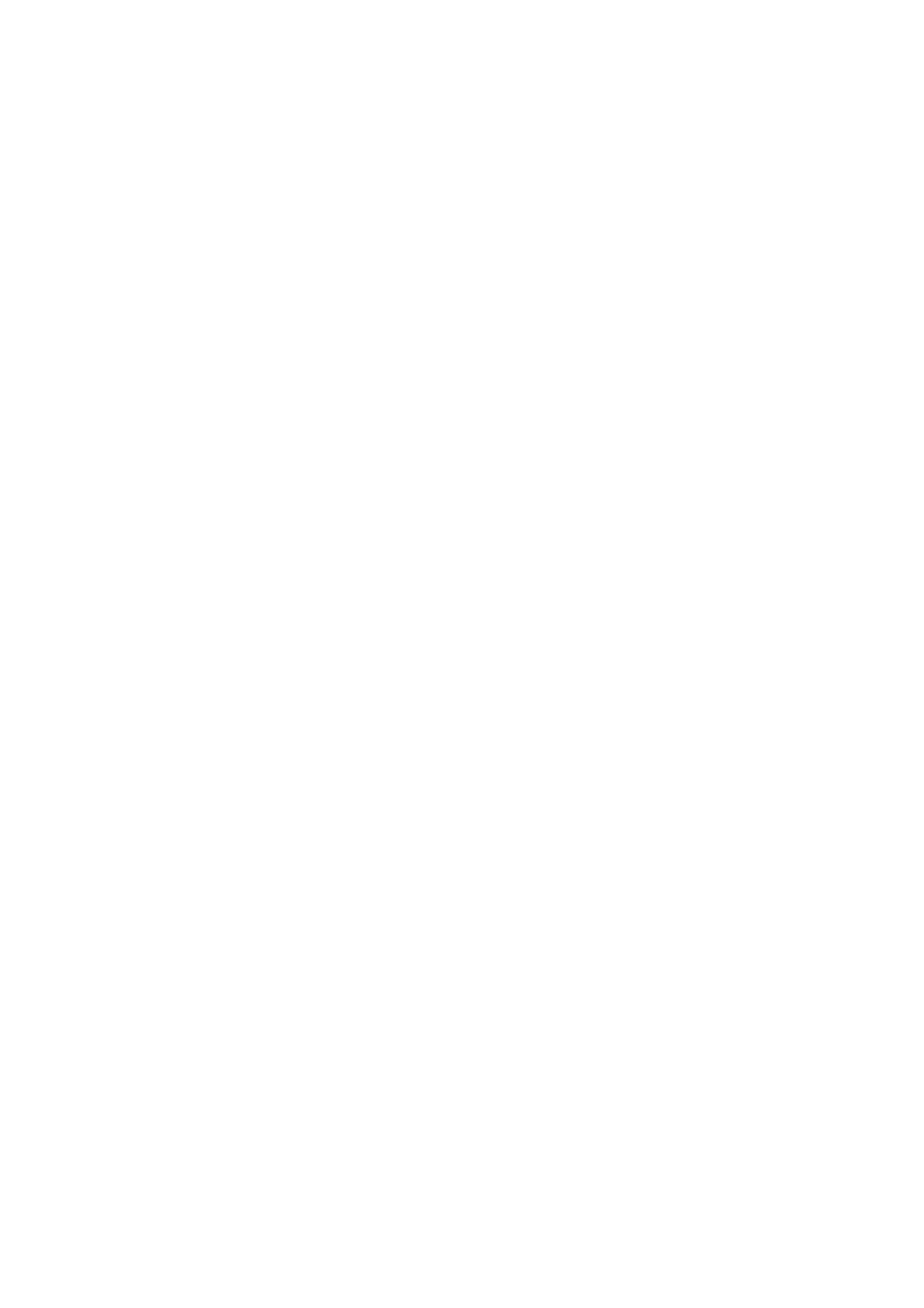

# **OPINION OF THE COMMITTEE FOR RISK ASSESSMENT ON A DOSSIER PROPOSING HARMONISED CLASSIFICATION AND LABELLING AT EU LEVEL**

In accordance with Article 37 (4) of Regulation (EC) No 1272/2008, the Classification, Labelling and Packaging (CLP) Regulation, the Committee for Risk Assessment (RAC) has adopted an opinion on the proposal for harmonized classification and labelling (CLH) of:

**Chemical name: 2-methyl-1-(4-methylthiophenyl)-2–morpholinopropan- -1-one; Irgacure 907** 

**EC number: 400-600-6** 

**CAS number: 71868-10-5** 

The proposal was submitted by **Industry** and received by RAC on **1 August 2014**.

In this opinion, all classification and labelling elements are given in accordance with the CLP Regulation.

## **PROCESS FOR ADOPTION OF THE OPINION**

BASF SE has submitted a CLH dossier containing a proposal together with the justification and background information documented in a CLH report. The CLH report was made publicly available in accordance with the requirements of the CLP Regulation at *http://echa.europa.eu/harmonised-classification-and-labelling-consultation* on **9 September 2014**. Concerned parties and Member State Competent Authorities (MSCA) were invited to submit comments and contributions by **24 October 2014**.

## **ADOPTION OF THE OPINION OF RAC**

Rapporteur, appointed by RAC: **Christine Bjørge** 

The opinion takes into account the comments provided by MSCAs and concerned parties in accordance with Article 37(4) of the CLP Regulation and the comments received are compiled in Annex 2.

The RAC opinion on the proposed harmonized classification and labelling was adopted on **5 June 2015** by consensus.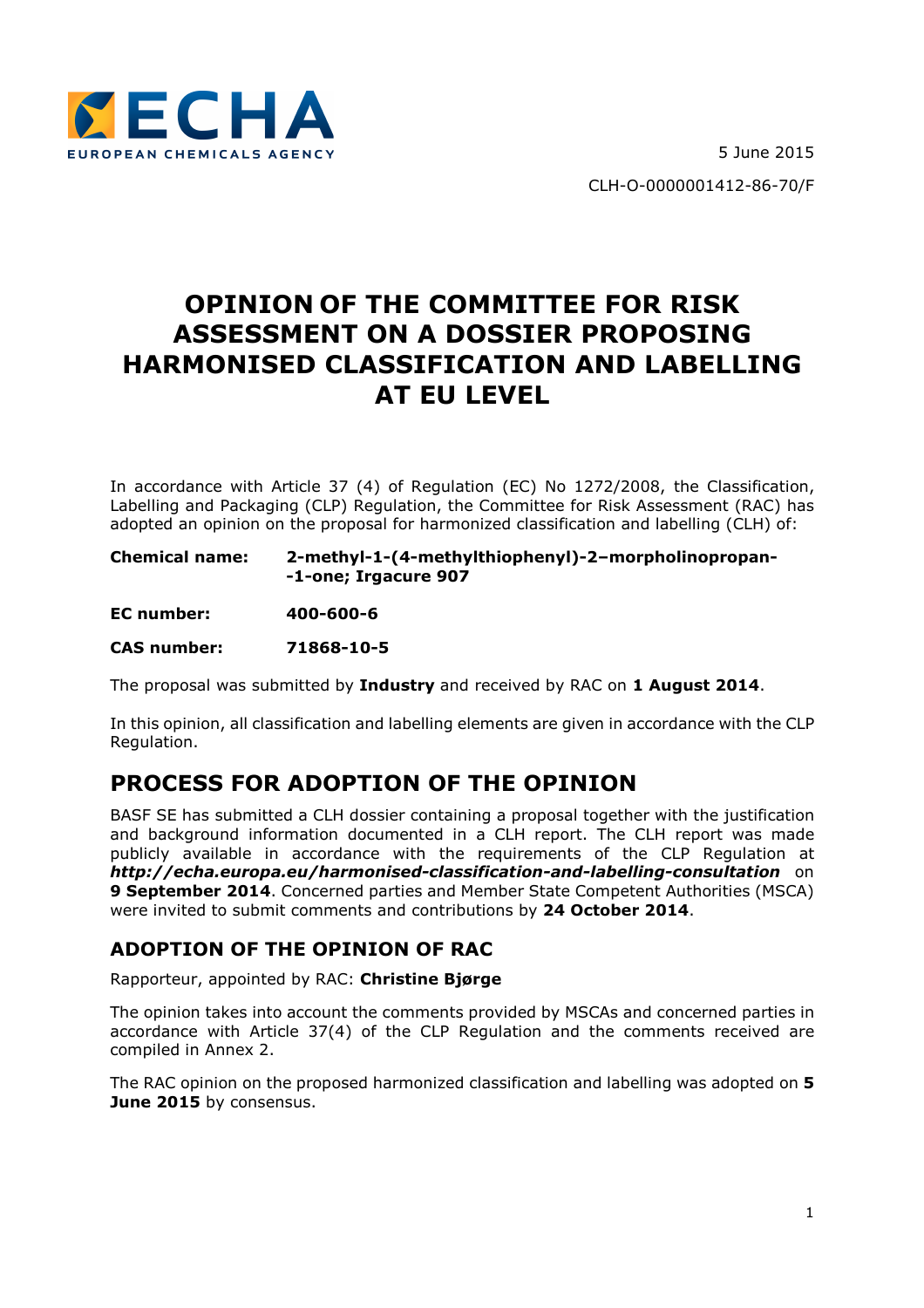| Classification and labelling in accordance with the CLP Regulation (Regulation (EC) 1272/2008) |  |  |  |
|------------------------------------------------------------------------------------------------|--|--|--|
|------------------------------------------------------------------------------------------------|--|--|--|

|                                                              | <b>Index No</b>            | <b>International</b>                                                          | <b>EC No</b> | <b>CAS No</b>      | <b>Classification</b>                                    |                                | Labelling                                   | <b>Specific</b>                      |                                       |                                       |
|--------------------------------------------------------------|----------------------------|-------------------------------------------------------------------------------|--------------|--------------------|----------------------------------------------------------|--------------------------------|---------------------------------------------|--------------------------------------|---------------------------------------|---------------------------------------|
|                                                              |                            | <b>Chemical</b><br><b>Identification</b>                                      |              |                    | <b>Hazard Class and</b><br>Category Code(s)              | Hazard<br>statement<br>Code(s) | Pictogram,<br><b>Signal Word</b><br>Code(s) | <b>Hazard state-</b><br>ment Code(s) | Suppl. Hazard<br>statement<br>Code(s) | Conc. Limits,<br><b>M-</b><br>factors |
| Current<br>Entry                                             | $606 - 041 - 0$<br>$0 - 6$ | 2-methyl-1-(4-methyl 400-60<br>thiophenyl)-2-morphol 0-6<br>inopropan-1-one   |              | 71868-1<br>$0 - 5$ | Acute Tox. 4 *<br><b>Aquatic Chronic 2</b>               | H302<br>H411                   | GHS07<br>GHS09<br>Wng                       | H302<br>H411                         |                                       |                                       |
| Dossier<br>submitters<br>proposal                            | $606 - 041 - 0$<br>$0 - 6$ | 2-methyl-1-(4-methyl 400-60<br>thiophenyl)-2-morphol   0-6<br>inopropan-1-one |              | 71868-1<br>$0 - 5$ | Repr. 1B<br>Acute Tox. $4 *$<br>Aquatic Chronic 2        | H360Df<br>H302<br>H411         | GHS08<br>GHS07<br>GHS09<br>Dgr              | H360Df<br>H302<br>H411               |                                       |                                       |
| RAC opinion                                                  | 606-041-0<br>$0 - 6$       | 2-methyl-1-(4-methyl 400-60<br>thiophenyl)-2-morphol 0-6<br>inopropan-1-one   |              | 71868-1<br>$0 - 5$ | Repr. 1B<br>Acute Tox. $4 *$<br><b>Aquatic Chronic 2</b> | <b>H360DF</b><br>H302<br>H411  | GHS08<br>GHS07<br>GHS09<br>Drg              | <b>H360DF</b><br>H302<br>H411        |                                       |                                       |
| Resulting<br>Annex VI<br>entry if<br>agreed by<br><b>COM</b> | $606 - 041 - 0$<br>$0 - 6$ | 2-methyl-1-(4-methyl<br>thiophenyl)-2-morphol 0-6<br>inopropan-1-one          | 400-60       | 71868-1<br>$0 - 5$ | Repr. 1B<br>Acute Tox. $4 *$<br>Aquatic Chronic 2        | <b>H360DF</b><br>H302<br>H411  | GHS08<br>GHS07<br>GHS09<br>Dgr              | <b>H360DF</b><br>H302<br>H411        |                                       |                                       |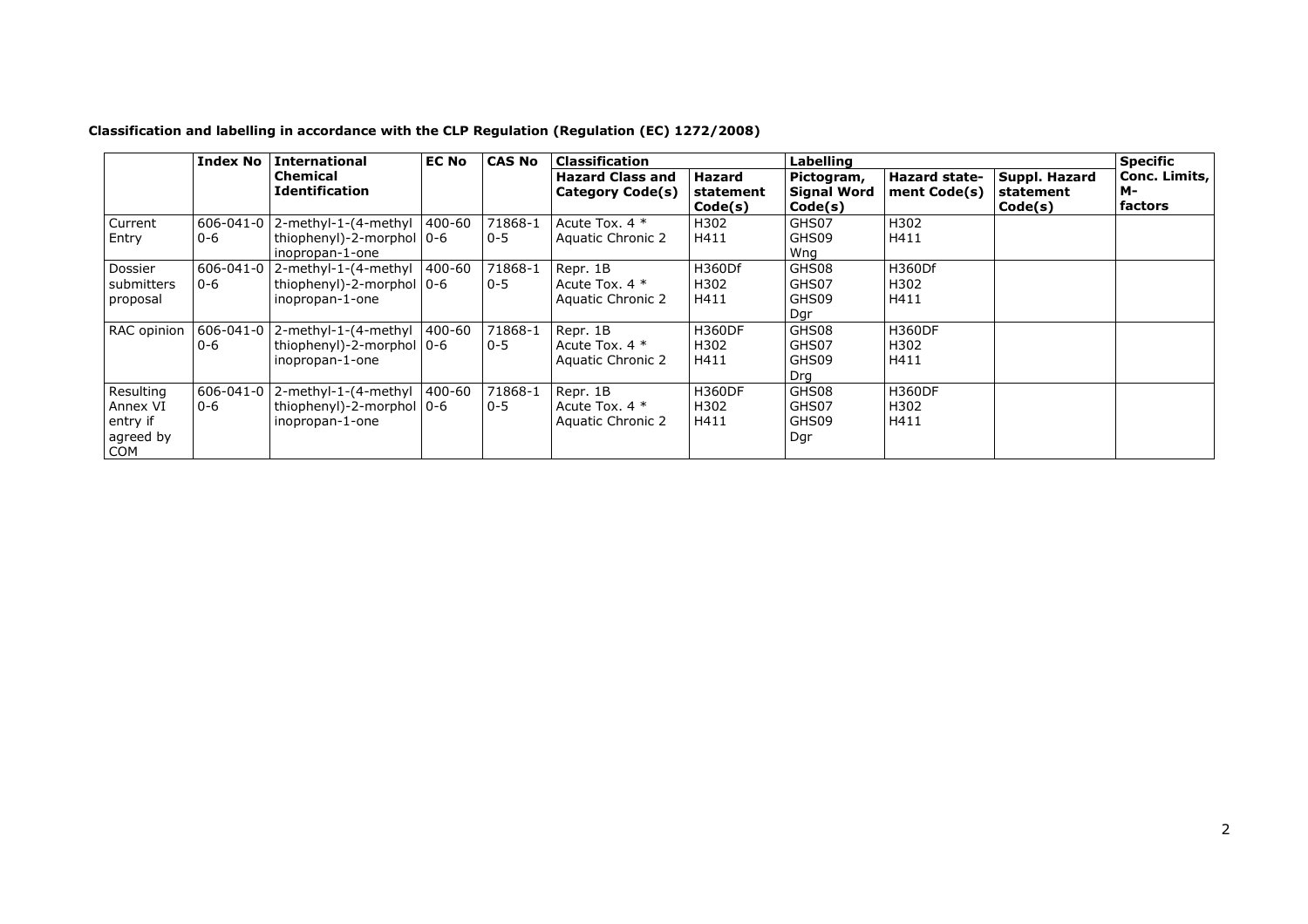## **GROUNDS FOR ADOPTION OF THE OPINION**

The substance 2-methyl-1-(4-methylthiophenyl) -2-morpholinopropan-1-one is further referred to as *Irgacure 907* in this opinion.

### **HUMAN HEALTH HAZARD ASSESSMENT**

### **RAC evaluation of reproductive toxicity**

### **Summary of the Dossier submitter's (DS) proposal**

In a GLP compliant, combined one-generation developmental toxicity study conducted according to OECD guideline 414 and 415, the effects of the test substance on male and female reproductive performance and effects of prenatal exposure on the pregnant test animal and on the developing organism were investigated. Based on a dose-range finding study, the test substance was administered daily by gavage to groups of male and female rats at dosages of 0 (control), 40, 80 and 120 mg/kg bw/day. The males were dosed for 10 consecutive weeks before pairing, during pairing and until termination. The females were dosed for 2 consecutive weeks before pairing, during pairing and until Day 19 *post-coitum* (developmental part) or until weaning (fertility part), respectively.

Fertility, in general, was decreased in all treated females and significantly decreased in the high dose group. The number of implantations was decreased in the high-dose group and an increase in pre-birth loss was noted for mid- and high-dose animals. In addition, an increase in irregular oestrus cycles was noted in all treated females. The NOAEL for maternal toxicity and fertility is considered to be 40 mg/kg bw/day.

A total loss of litter on the day of parturition or on day one *post partum* (p.p.) was recorded for all high-dose females. Increased litter loss was also observed for the mid-dose females; by day 21 p.p. all pups were deceased. Furthermore, the weight of the remaining mid-dose litters was significantly reduced and a slight retardation in development was observed. Several malformations e.g. head with domed shape, cleft palate, abnormal brain development were mainly noted in the high-dose group and to a lesser extent in the mid-dose group. But malformations did also occur in individual litters of the low-dose group.

Foetal examination revealed a decrease in the number of viable young per dam for all treatment groups. Foetal weight was significantly lower in the mid- and high-dose group; mean foetal weight was decreased in high-dose offspring. In addition, the number of viable male foetuses of the midand high-dose group was significantly decreased. Severe external and visceral malformations were evident in all treatment groups in a dose-dependent manner. Skeletal findings were limited to the high-dose group. A NOAEL for developmental toxicity was therefore not derived. The LOAEL was considered to be 40 mg/kg bw/day.

With respect to the findings described above, the data from this animal study provided clear evidence of an adverse effect on development manifested by (total) litter loss in the mid and high-dose groups, severe structural abnormalities in all dose groups and functional deficiencies in terms of retardation and abnormal brain development. Furthermore, there was some evidence of decreased fertility and irregular cycles in all females. Classification for reproductive toxicity with Repr. 1B (H360Df) was therefore considered to reflect appropriately the developmental and fertility effects of the substance.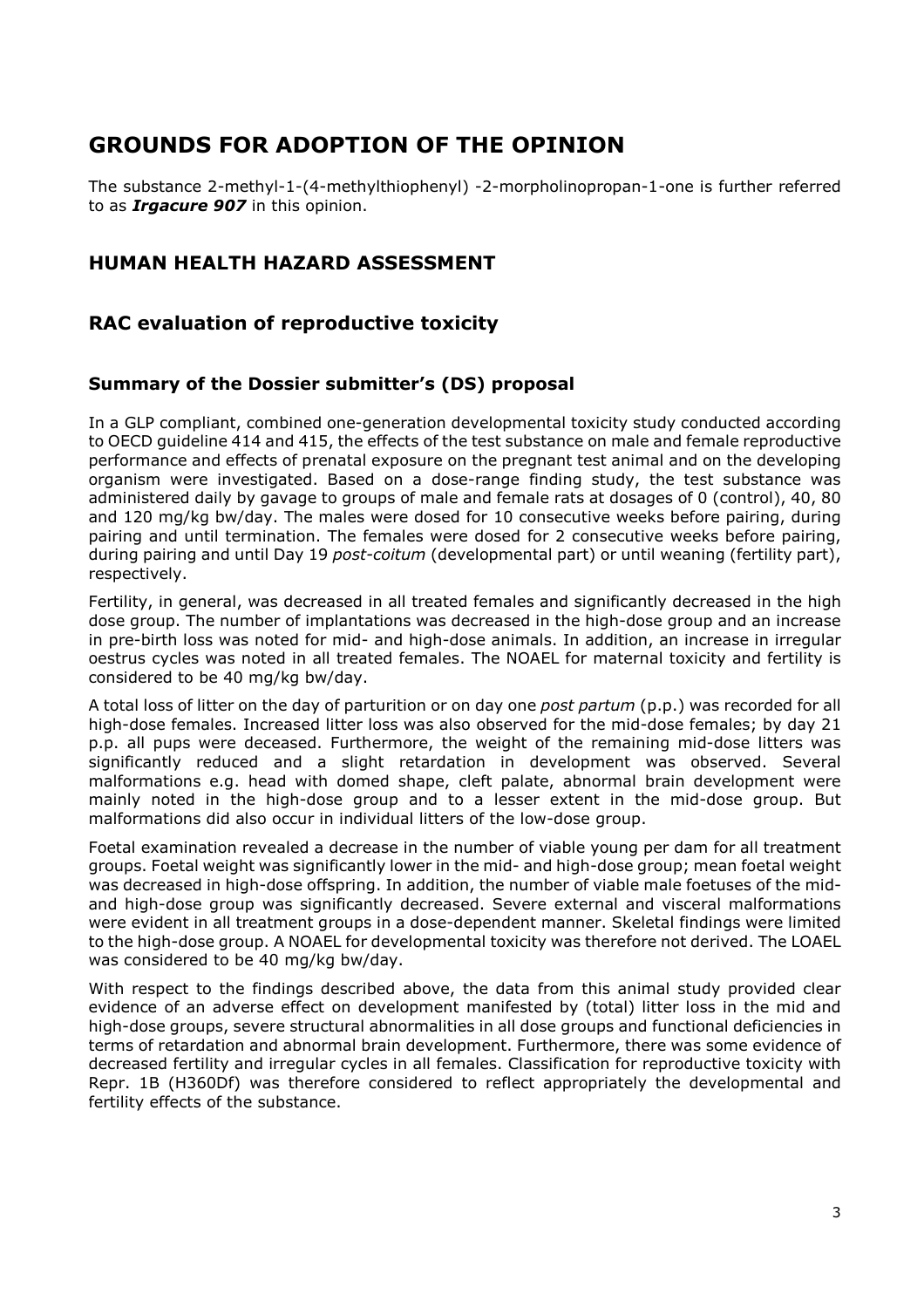### **Comments received during public consultation**

Four comments were received from Member States during public consultation. They were all supportive of the DS proposal. In addition, one MS provided a reference (National Center for Biotechnology Information, 2014) where activity was reported in a qHTS assay for small molecules agonist of the estrogen receptor alpha signaling pathway (which is indicative of possible endocrine disrupting properties and may provide a possible mechanism for the observed reproductive toxicity effects).

### **Assessment and comparison with the classification criteria**

A combined one-generation/developmental toxicity study in rats by oral exposure and performed according to OECD TG 414 and 415 and under GLP was included by the DS. The males were dosed for 10 consecutive weeks before pairing, during pairing and until termination. The females (n=48) were dosed for 2 consecutive weeks before pairing and during pairing until Day 19 post-coitum (n=24) or until weaning (n=24 females allowed to give birth), respectively.

#### *Sexual function and fertility*

There is no indication that male fertility was affected. Testes and epididymides weights were unaffected. Regarding toxicity in females, the reproductive parameters were assessed in the study and are presented in the table below.

The fertility index (number of pregnant females/number of sperm-positive females) was decreased in a dose-related manner in all treated females (n=24 in control group, n=48 in exposed groups): 91.7%, 87.5%, 87.5% and 64.6% (statistically significant) respectively at 0, 40, 80 and 120 mg/kg bw/day (Table below).

An increase in irregular cycles was noted in all treated females (n=48). This effect is outside the historical control data (HCD) range but is not statistically significant (Table below).

Regarding the females sacrified on day 20 post coitum, the pre-implantation loss was dose-relatedly decreased at all doses and was outside the HCD range in the high-dose group. However, in the female rats identified as pregnant and allowed to give birth there were no effects reported on the number of implantations. The *corpora lutea* decreased at all doses and in a statistically significant manner but were within the HCD (Table below).

|                                                                                                  | <b>Control</b>    | 40 mg/kg<br>bw/day | 80 mg/kg<br>bw/day            | 120 mg/kg<br>bw/day | HCD <sup>1</sup> |  |  |  |  |
|--------------------------------------------------------------------------------------------------|-------------------|--------------------|-------------------------------|---------------------|------------------|--|--|--|--|
| Females sacrificed on day 20 post-coitum                                                         |                   |                    |                               |                     |                  |  |  |  |  |
| not pregnant <sup>2</sup>                                                                        | 2/12              | 3/24               | 3/24                          | 5/23                |                  |  |  |  |  |
| pregnant                                                                                         | 10/12             | 21/24              | 21/24                         | 18/23               |                  |  |  |  |  |
| $\rightarrow$ fertility %                                                                        | 83.3              | 87.5               | 87.5                          | 78.3                | 83.3-91.7        |  |  |  |  |
| Corpora Lutea                                                                                    | 17.6              | $15.9*$            | $14.8*$                       | $15.2*$             | 13.3-17.7        |  |  |  |  |
|                                                                                                  |                   |                    | Females allowed to give birth |                     |                  |  |  |  |  |
| not pregnant                                                                                     | 0/12              | 3/24               | 3/24                          | 12/25               |                  |  |  |  |  |
| pregnant                                                                                         | 12/12             | 21/24              | 21/24                         | 13/25               |                  |  |  |  |  |
| $\rightarrow$ fertility %                                                                        | 100               | 87.5               | 87.5                          | 52                  | 83.3-91.7        |  |  |  |  |
|                                                                                                  |                   |                    | All females                   |                     |                  |  |  |  |  |
| not pregnant                                                                                     | 2/24              | 6/48               | 6/48                          | 17/48               |                  |  |  |  |  |
| pregnant                                                                                         | 22/24             | 42/48              | 42/48                         | 31/48               |                  |  |  |  |  |
| $\rightarrow$ fertility %                                                                        | 91.7              | 87.5               | 87.5                          | $64.6*$             | 83.3-91.7        |  |  |  |  |
| Irregular cycles<br>$\frac{1}{1}$ $\sim$ $\frac{1}{1}$ $\sim$ $\frac{1}{1}$ $\sim$ $\frac{1}{1}$ | 3/24<br>--------- | 12/48              | 11/48                         | 14/48               | $2 - 5/24$       |  |  |  |  |

#### **Table:** Fertility parameters in females

*1 five studies between 2001-2006* 

*2 not-pregnant rats are female rats with positive identification of mating but were found to be not pregnant. \*= significant at p<0.05*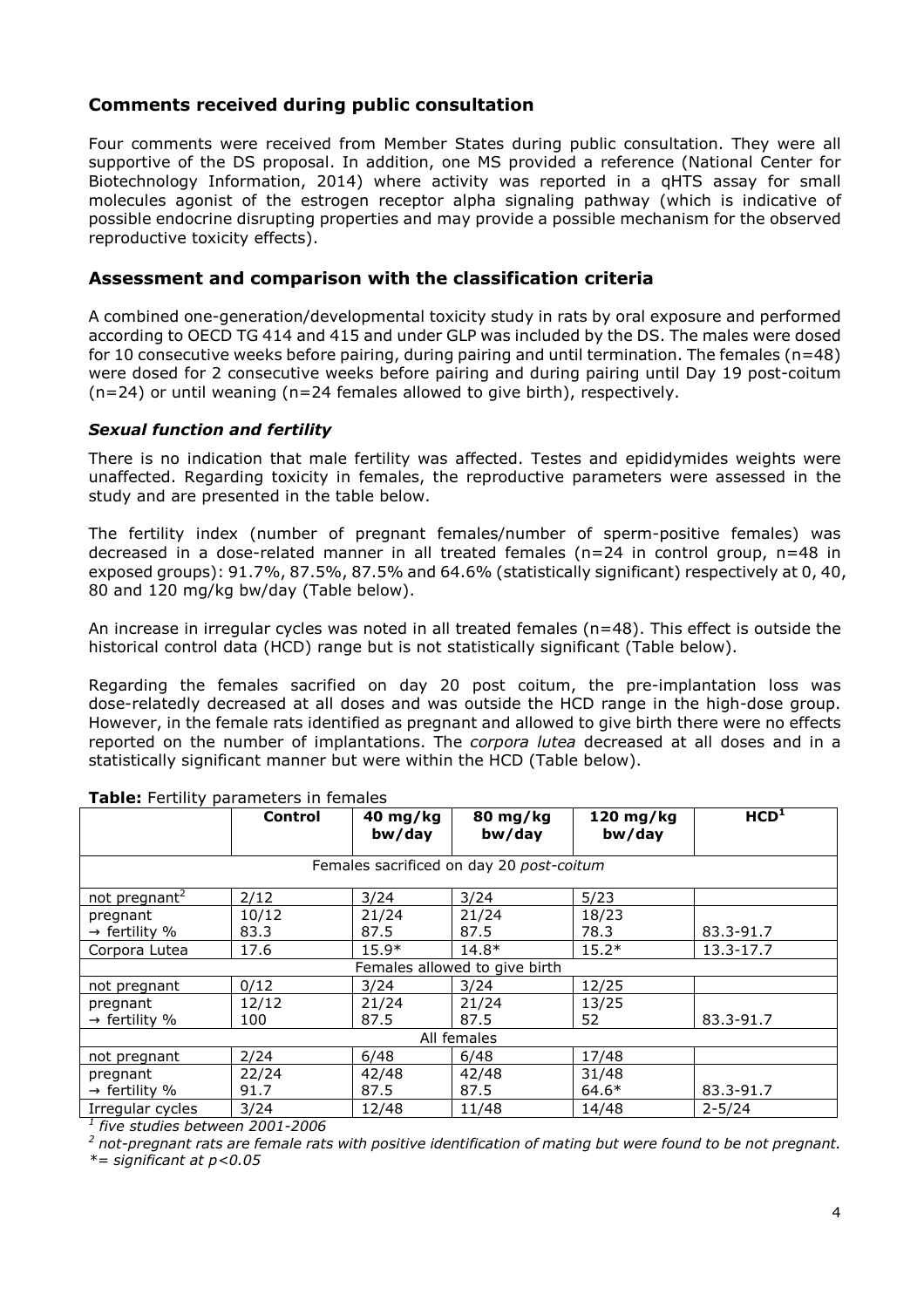Information regarding parental toxicity is included in the section describing "effects on development". The study included by the DS in the CLH dossier for effects on sexual function and fertility reported effects on fertility in females. The fertility is decreased in all treated females and in a statistically significant manner at the high-dose. In females which were sacrified by day 20 *post-coitum*, numbers of *corpora lutea* were statistically significantly decreased in all dose groups. In addition, 12 out of 25 females in the mated/paired group were not pregnant. These effects are not considered by RAC to be secondary non-specific concequences of parental toxicity.

#### *Development*

The developmental toxicity part of this study included examination of the dams, examination of the pups for clinical signs, body weight and development as well as examination of the foetuses for malformations and abnormalities.

Regarding the dams, no significant sign of toxity was observed during gestation or during lactation. During the gestation period, staining on the body surface was observed in some treated females. This observation continued during the *post partum* phase in the mid- and high-dose groups. In addition, hair loss and swollen abdomen were noted in high-dose females.

During the gestation period, statistically significant decreases in body weight was observed in mid- and high-dose females from day 15 to 20 and in the high-dose group from day 3 to day 20 *post coitum*. Mean group values for the mid- and high dose terminal body weight was 375.8 g and 371.5 g compared to 404.05 g in the control group (7.4% and 8.5% lower than the mean control value, respectively) in dams sacrificed on GD 20. No effects on bw gain were reported at sacrifice on GD 20. However, on GD 18 the body weight gain was decreased by 26% in the mid-dose group and by 16% in the high-dose group compared to the control group. In females allowed to give birth, no change in bw gain was reported from GD 12 to GD 20. The only change in bw gain before GD 12 was in the mid-dose group on GD 9 (2.7 g vs 3.9 g in controls) and on GD 3 in the mid-and high-dose group (5.8 g and 6.1 g vs 4.4 g in controls). Food intake was unaffected by treatment in both sexes before pairing and in females during the *post-coitum* (p.c) period.

An increased incidence in post implantation loss and pre-birth loss was observed in the mid- and high-dose groups and is presented in the table below. This increase is not dose-related but is outside of the HCD.

|                             | <b>Control</b> | $40$ mg/kg<br>bw/dav | 80 mg/kg<br>bw/dav | 120 mg/kg<br>bw/dav | <b>HCD</b>  |
|-----------------------------|----------------|----------------------|--------------------|---------------------|-------------|
| Post-implantation loss %    | 3.8            | 4.6                  | 10.1               | ՝ 6.∠               | $2.6 - 6.3$ |
| Pre-birth loss $\%^{\perp}$ | 8.03           | 8.64                 | 17.23              | 14.63               | $3.5 - 6.8$ |
|                             |                |                      |                    |                     |             |

**Table**: Post-implantation loss (%) and pre-birth loss (%) for females sacrificed on day 20 *post-coitum*.

<sup>1</sup> Pre-birth loss =  $(No. of visible implications - total litter size at birth) \times 100$ (No. of visible implantations)

The total number of viable offspring per litter was decreased in all treated groups when compared to controls. In addition, statistically significant decreases in the number of viable males and consequently in the percentage of males and litter weight were noted in the mid- and high-dose groups. Mean foetal weight was statistically significantly decreased at the high-dose group when compared to controls (Table below).

#### **Table:** litter data - females sacrificed on day 20 *post-coitum*

|                                  | <b>Control</b> | 40           | 80           | 120          | <b>HCD</b>  |
|----------------------------------|----------------|--------------|--------------|--------------|-------------|
|                                  |                | mg/kg bw/day | mg/kg bw/day | mg/kg bw/day |             |
| Total viable<br>offspring/litter | 15.9           | 14.3         | 12.8         | 13.8         | 12.0-15.6   |
| Viable males %                   | 55.3           | 55.0         | $40.8*$      | $45.2*$      | 48.0-54.2   |
| Litter weight (g)                | 62.3           | 55           | $48.4*$      | $48.5*$      | 42.1-59.3   |
| Mean foetal weight<br>(g)        | 3.9            | 3.8          | 3.8          | $3.5*$       | $3.5 - 3.8$ |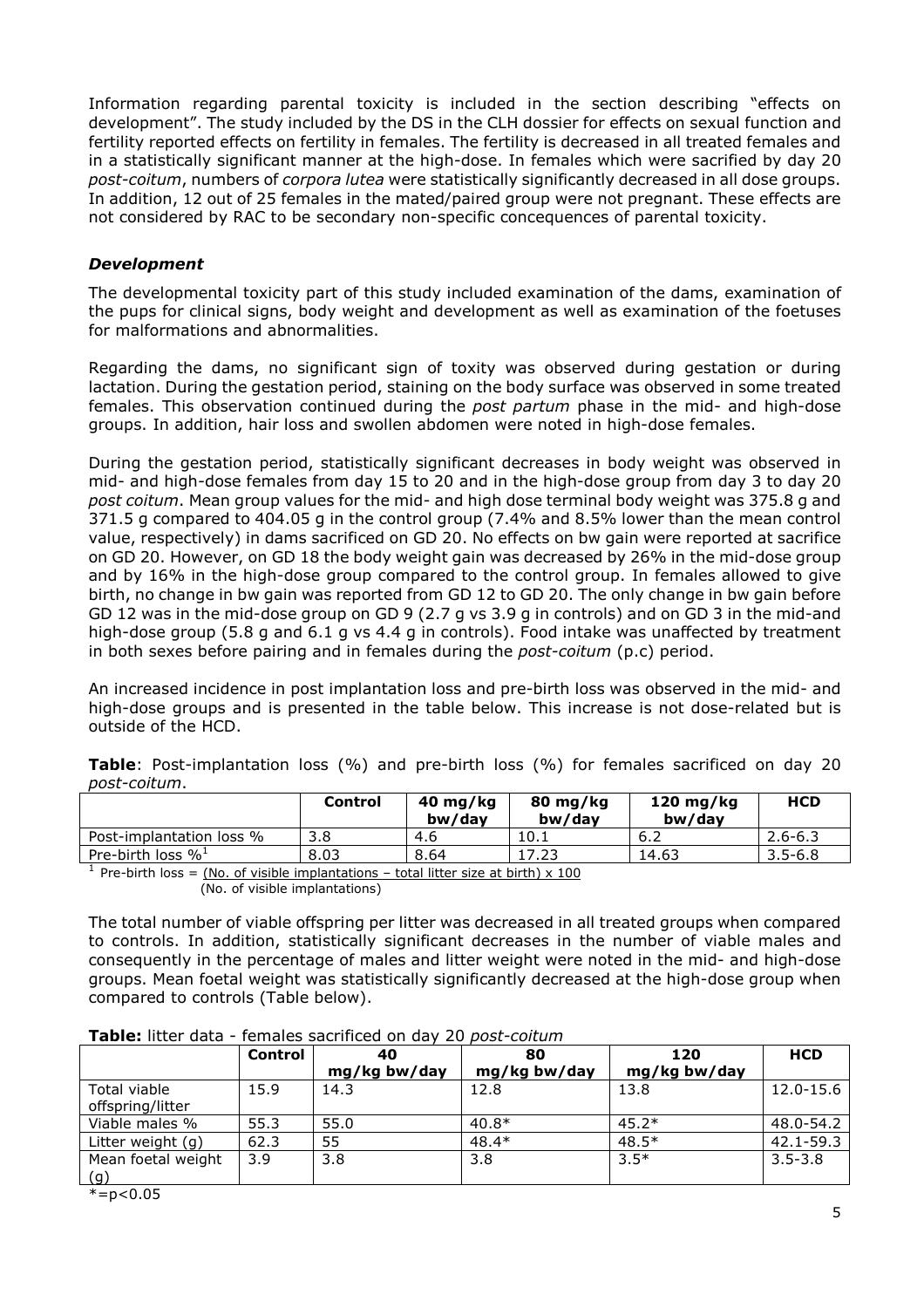Different malformations were observed in different litters at the high dose. The external malformation observed were cleft palate, anasarca, tail bent, short or swollen, short body, kyphosis, limbs (forelimbs/hindlimbs) malrotated, short or flexure and head with domed shape (Table below).

| Organ           | <b>Malformation</b>                   | <b>Control</b> | 40<br>mg/kg<br>bw/d | 80<br>mg/kg<br>bw/d | 120<br>mg/kg<br>bw/d | <b>HCD</b><br>$(9/6)^{*}$ |
|-----------------|---------------------------------------|----------------|---------------------|---------------------|----------------------|---------------------------|
|                 | No. of foetuses<br>(litters) examined | 159<br>(10)    | 301<br>(21)         | 269<br>(21)         | 249 (18)             |                           |
| Forelimbs       | Malrotated                            | $\mathbf{0}$   | $\mathbf{0}$        | 0                   | 27(2)                | n.f.                      |
|                 | Short                                 | $\mathbf{0}$   | $\mathbf{0}$        | $\Omega$            | 59(5)                | n.f.                      |
|                 | Flexure                               | $\mathbf{0}$   | 0                   | 0                   | 8(1)                 | n.f.                      |
| Head            | Domed                                 | 0              | $\mathbf 0$         | 7(1)                | 47 (5)               | n.f.                      |
|                 | Micrognathia                          | 0              | $\mathbf 0$         | 0                   | 14(1)                | n.f.                      |
| Hindlimbs       | Malrotated                            | 0              | 0                   | 1                   | 47(8)                | n.f.                      |
|                 | Short                                 | $\Omega$       | 0                   | $\Omega$            | 21(4)                | n.f.                      |
| Palate          | Cleft palate                          | 0              | 5(1)                | 1(1)                | 28(5)                | n.f.                      |
| Tail            | Bent                                  | 0              | $\Omega$            | 0                   | 46 (7)               |                           |
|                 | Short                                 | $\Omega$       | $\mathbf{0}$        | 0                   | 29(3)                | n.f.                      |
| Whole<br>foetus | Anasarca                              | 0              | 7(1)                | $\mathbf{0}$        | 36(4)                | n.f.                      |
|                 | Short body                            | 0              | $\mathbf{0}$        | 0                   | 53 $(4)$             | n.f.                      |
|                 | Kyphosis                              | 0              | 0                   | $\mathbf{0}$        | 18(4)                | n.f.                      |

**Table:** External examination of foetuses of females sacrificed on Day 20 *post-coitum*

# Historical control data were provided by either the test laboratory or the breeder company n.f. = observation not found in the historical data set

Regarding the visceral malformations (Table below), an increase in enlarged lateral, third and fourth ventricles were observed in mid- and high-dose groups. High-dose foetuses also showed cases of anencephaly and anophthalmia. Cleft palate and abnormal shape of the fore- and hindlimbs as well as short digits were detected in high-dose foetuses.

An increased incidence in pelvic dilatation of the kidneys with ureters enlarged and/or kinked was noted in all treatment groups. In addition, cryptorchism, kyphosis and short body were noted at the high-dose, as well as one case of malformation on the septum wall of the heart and on the intestine and an increased incidence of the agenesis of the pituitary gland.

| Organ        | <b>Malformation</b>                    | <b>Control</b> | 40<br>mg/kg<br>bw/d | 80<br>mg/kg<br>bw/d | 120<br>mg/kg<br>bw/d | <b>HCD</b><br>(%)# |
|--------------|----------------------------------------|----------------|---------------------|---------------------|----------------------|--------------------|
|              | No. of foetuses (litters)<br>examined  | 77 (10)        | 145<br>(21)         | 128<br>(21)         | 121(18)              |                    |
| <b>Brain</b> | Agenesis of the pituitary              | 0              | $\mathbf 0$         | 1(1)                | 27(6)                | n.f.               |
|              | Lateral ventricle enlarged,<br>extreme | 0              | $\Omega$            | 14(5)               | 90(16)               | n.f.               |
|              | Third ventricle enlarged,<br>extreme   | 0              | 0                   | 2(1)                | 52(14)               | n.f.               |
|              | Fourth ventricle enlarged,<br>extreme  | 0              | 0                   | 8(3)                | 48 (14)              | n.f.               |

**Table:** Visceral malformations (fixed foetus)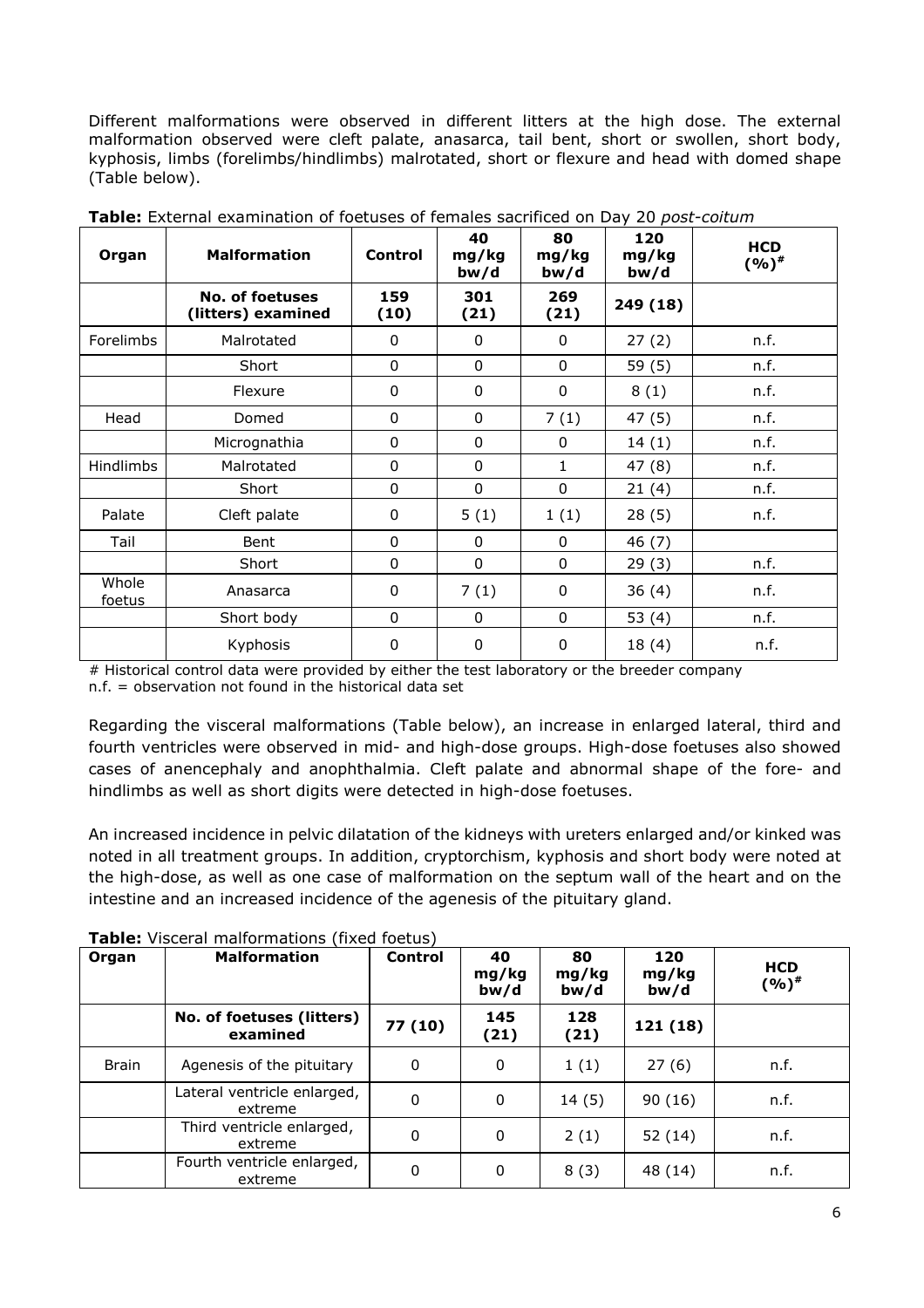|                 | Anencephaly                                   | $\mathbf{0}$ | $\Omega$     | $\Omega$     | 10(3) | n.f.           |
|-----------------|-----------------------------------------------|--------------|--------------|--------------|-------|----------------|
| Eye             | Anophthalmia                                  | 0            | $\mathbf{0}$ | $\mathbf{0}$ | 1(1)  | n.f.           |
| Palate          | Cleft palate                                  | 0            | 2(1)         | 0            | 19(5) | $1(1) = 0.1\%$ |
| Heart           | Interventricular septum<br>wall incomplete    | $\mathbf{0}$ | $\Omega$     | $\Omega$     | 1(1)  | n.f.           |
| Abdomen         | Diaphragmatic haernia                         | $\mathbf 0$  | $\mathbf{0}$ | $\mathbf{0}$ | 1     | 0.04(0.26)     |
| Limbs           | Fore- and hindlimb<br>abnormal shape          | $\mathbf{0}$ | $\mathbf{0}$ | $\Omega$     | 26(6) | n.f.           |
| Kidney          | Pelvic dilatation extreme                     | $\mathbf{0}$ | $\Omega$     | $\Omega$     | 7(5)  | n.f.           |
| Ureter          | Enlarged extreme                              | 0            | $\mathbf{0}$ | 1(1)         | 12(7) | n.f.           |
|                 | Kinked, extreme                               | 0            | $\mathbf{0}$ | $\Omega$     | 4(2)  | 0.37(2.38)     |
| <b>Testis</b>   | Cryptorchism                                  | 0            | $\mathbf{0}$ | $\Omega$     | 20(7) | n.f.           |
| Forelimb        | Short digit                                   | $\mathbf{0}$ | $\mathbf{0}$ | $\mathbf{0}$ | 8(2)  | n.f.           |
| Intestine       | Protrusion intestine from<br>abdominal cavity | $\Omega$     | $\Omega$     | $\Omega$     | 1(1)  | n.f.           |
| Whole<br>Foetus | Kyphosis                                      | $\Omega$     | $\Omega$     | $\Omega$     | 20(6) | n.f.           |
|                 | Short body                                    | 0            | $\mathbf{0}$ | $\Omega$     | 16(3) | n.f.           |

# Historical control data were generated from either the test laboratory or the breeder company

n.f. = observation not found in the historical data set

All pups were weighed and litters in excess of 8 offspring were culled to 8 (4 males and 4 females, where possible) by a random selection on day 4 *post partum*.

Stillbirths or total litter loss was noted at the day 1 *post partum* in all high-dose females which gave birth. A significant increase in pup loss on day 1 *post-partum* and cumulative loss on days 4 and 14 *post-partum* was observed in the mid-dose group. Litter weight was significantly decreased in the mid-dose group on days 4 and 14 post-partum. In addition, decreases in the number of viable males and consequently in the percentage of males were noted for the mid-group (Table below).

| Dose group          | <b>Total</b><br>litter size<br>(at birth) | Litter<br>size live<br>(day 1<br>p.p.) | Litter<br>size live<br>(day <sub>21</sub> )<br>p.p. | Litter<br>weight<br>(day 1)<br>$p.p.$ ) | <b>Litter</b><br>weight<br>(day 4<br>$p.p.$ ) | % males<br>(at birth) | % males<br>(day 4<br>$p.p.$ ) |
|---------------------|-------------------------------------------|----------------------------------------|-----------------------------------------------------|-----------------------------------------|-----------------------------------------------|-----------------------|-------------------------------|
| Control             | 15.0                                      | 13.1                                   | 7.8                                                 | 83.9                                    | 116.4                                         | 44.22                 | 45.47                         |
| 40 mg/kg<br>bw/day  | 13.9                                      | 12.7                                   | 7.7                                                 | 84.2                                    | 120.1                                         | 44.14                 | 43.04                         |
| 80 mg/kg<br>bw/day  | 12.3                                      | $6.6*$                                 | $\mathbf{0}$                                        | 48.2                                    | $61.5*$                                       | 52.17                 | 46.31                         |
| 120 mg/kg<br>bw/day | 11.9                                      | $\mathbf 0$                            | $\overline{\phantom{a}}$                            | $\overline{\phantom{a}}$                | $\overline{\phantom{a}}$                      | 54.45                 |                               |

*Litter data*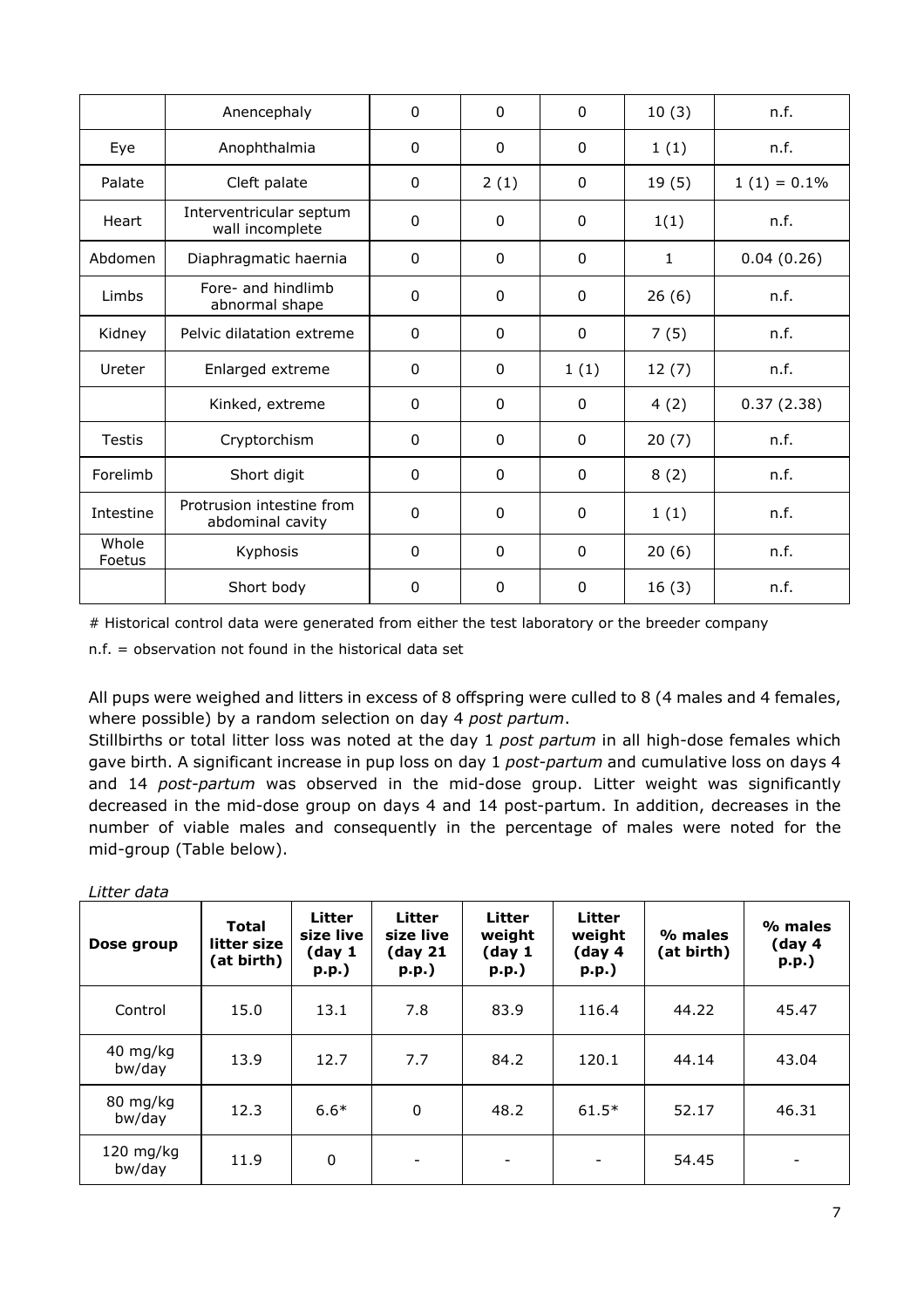#### $*p<0.05$

No treatment-related findings were seen at necropsy performed on low and mid-dose F1 pups culled on day 4 post partum compared to controls.

Lateral ventricles or third ventricle of the brain dilated, small cerebrum with domed head and abnormal size of the urinary bladder were the findings noted in weaned pups of the low- and mid-dose groups. In individual cases, the innominate artery was not evident.

In dead pups, no milk in the stomach was observed during the necropsy. In addition, head with domed shape, hydrocephaly, dilatation of the cerebral ventricle and small cerebrum were the findings observed in the decedent pups of the mid-dose group. In the high-dose group, the pups showed forelimbs or hindlimbs short and malrotated, head with domed shape, cleft palate, micrognathia, kyphosis, tail short or bent, short body and anasarca. Bent tail was also noted in the mid-dose group. In some cases, autolysis did not allow necropsy to be performed.

#### **Comparison with the classification criteria**

No human data was available regarding effects on sexual function and fertility or on development following exposure to Irgacure 907, therefore a classification as Repr. 1A is not justified.

According to the CLP criteria *"The classification of a substance in Category 1B is largely based on data from animal studies. Such data shall provide clear evidence of an adverse effect on sexual function and fertility or on development in the absence of other toxic effects, or if occurring together with other toxic effects the adverse effect on reproduction is considered not to be a secondary non-specific consequence of other toxic effects. However, when there is mechanistic information that raises doubt about the relevance of the effect for humans, classification in Category 2 may be more appropriate."*

#### *Sexual function and fertility*

The combined oral 1-Generation/developmental toxicity study in rats included by the DS in the CLH dossier for effects on sexual function and fertility showed that fertility is decreased in all treated females and in a statistically significant manner at the high-dose. In females which were sacrified by day 20 *post-coitum*, numbers of *corpora lutea* in treated animals are statistically significantly decreased in all dose groups. Besides, 12 out of 25 females from the mated/paired group were not pregnant. These effects are not considered to be secondary non-specific concequences of parental toxicity.

RAC considers the effects on sexual function and fertility sufficient to classify Irgacure 907 as **Repr.1B; H360F**.

#### *Development*

As regards effects on development, examined in the same study, stillbirths or total litter loss were noted in all high-dose females which gave birth. Statistically significant increases in pup loss on day 1 *post-partum* and cumulative loss on days 4 and 14 *post-partum* were observed in the mid-dose group. In addition, litter weight was statistically significantly decreased in the mid-dose group on days 1, 4 and 14 *post-partum*. Litter size and mean pup weight were also statistically significantly decreased in the mid-dose group on day 14 *post-partum*. The survival of pups was drastically decreased in the mid- and high-dose groups. Pre-weaning clinical signs showed marked mortality of the pups in the high-dose group. Statistically significant decreases in terminal body weight were observed in the high-dose males and females. Lateral ventricles of the brain